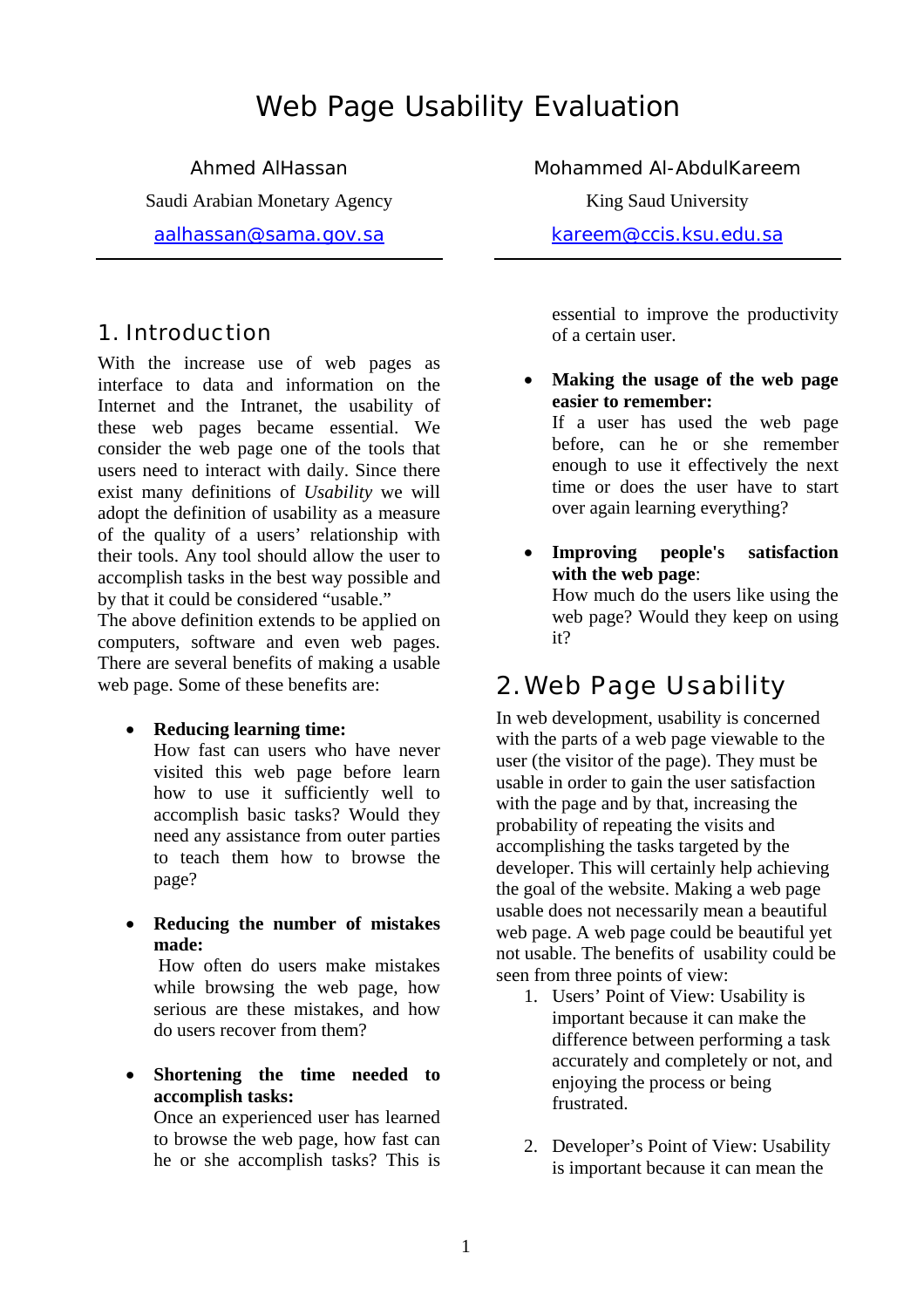difference between the success and failure of a website.

3. Management point of view: Sites with poor usability can reduce the profits expected to a level worse than without the site.

In all cases, lack of usability can cost time and effort, and can greatly determine the success or failure of a Site. Given a choice, people will tend to visit sites that are more usable.

Four main issues can be measured when evaluating web usability. They are:

### **Scannability:**

Reading from computer screens is about 25% slower than reading from paper. Even users who don't know this human factors research usually say that they feel uncomfortable when reading online text. As a result, people don't want to read a lot of text from computer screens. It's not only a matter of reading speed but also a matter of feeling good. Because it is uncomfortable to read text on computer screens and because the online experience seems to hold some amount of impatience, users tend not to read streams of text fully. Instead, users scan text and pick out keywords, sentences, and paragraphs of interest while skipping over those parts of the text they care less about. This is usually known as **Scanning.** A web page having the feature of **scannability** is required to give the user what they need: faster reading. The following are some features that make a web page more scanable:

- 1. Paragraphs should have fewer words.
- 2. Tables should be used to express ideas.
- 3. Lists are preferred whenever possible.
- 4. The document should be structured using headings.
- 5. Avoid writing all in capital letters.
- 6. Avoid writing all in bold.

#### **Design:**

The target of any web page is the users' attention. If one wants to reach that target, the page made must be designed in a way that is usable in order to gain the users' satisfaction and loyalty. In other words, the users should be "happy" with it. This means they can **understand** how the page works, not get confused with its functions and how to use it, and most important, they can view it in a way that is comfortable to their eyes. The following are features related to the design of a web page:

- 1. Using white background and black text.
- 2. Using alternatvie text for images.
- 3. Title of the page must be included.
- 4. No blinking text shall be used.
- 5. Avoid writing all in underlined format.
- 6. Avoid writing in font sizes that are too small to read.
- 7. Avoid applying too many empty lines (breaks).
- 8. Avoid changing the default font type.
- 9. Avoid using too many horizontal lines.
- 10. Avoid applying too many marquees.
- 11. Avoid using red as font color.
- 12. Avoid using radiant background colors.
- 13. Avoid using similar foreground and background colors.

### **Navigation:**

Navigation is also considered a key issue when talking about web usability. Good navigation means that a user would know what is the destination and how to get there. If a user gets lost or cannot reach the goal, again the site will lose its purpose. So navigation should be taken care of by considering the following measures:

- 1. Applying text links.
- 2. Avoid making the page orphan (with no links).
- 3. Avoid opening new windows.
- 4. Avoid making redirection.
- 5. Using standard link colors.
- 6. Avoid using image-only links.

#### **Performance:**

Download speed is critical to any Internet connection. The users do not like to wait for long times just for a certain page to load. This means that if a page is not loaded quickly, they will simply leave. For that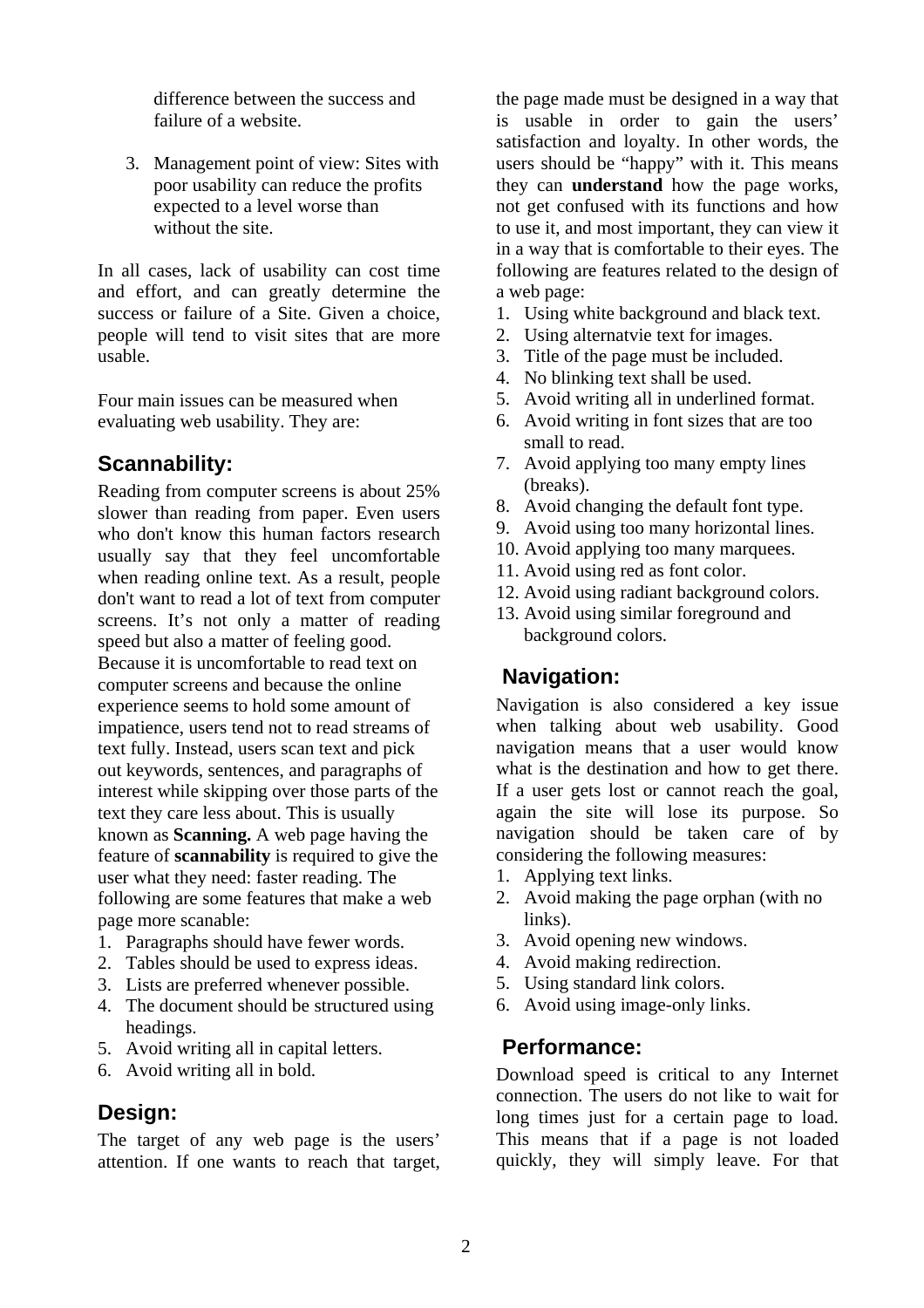reason, the following measures related to download speed should be considered:

- 1. Using thumbnails for images.
- 2. Using text and not only images to construct pages.
- 3. Avoid using too many frames.

Based on the above features a tool was designed that will help the developers to evaluate the usability of the web pages. The tool design and implementation are presented in the next section.

# 3. Tool Design

We designed a tool that helps the developers in evaluating their web pages. This tool will simply scan the source of the web page and apply some rules extracted from the features listed in the previous section. The WPUA 'Web Page Usability Analyzer' performs its action by parsing the HTML source code of a web page and then analyzing the measures previously mentioned. We will introduce HTML briefly before looking at the design of the tool.

## **HTML Background**

Each web page is simply a text file written according to the rules of HTML. We can use the two phrases "Web Page" and "HTML File" interchangeably. This section will explain some basics of the HTML Language.

## **Definition of HTML**

HyperText Markup Language (HTML) is the standard text-formatting language since 1989 for documents on the Internet. HTML is a subset of a language called Standard Generalized Markup Language (SGML), which is a system for encoding and formatting documents, either for output to a computer screen or to paper.

#### **Hypertext**

A way of presenting information in which text, multimedia, and actions become linked together in a complex, non-sequential group of associations that permit the user to browse through related topics, regardless of the presented order of the topics.

#### **Markup**

Markup (*also known as tags*) is everything in an HTML file that is not shown to the user. It is encoded information that directs the format of the document on the screen. Tags are written between the less than "<" and greater than ">" signs. All the text that is written after the tag is affected by the rule set by that tag. That effect goes on until the tag is closed, usually by the less than " $\lt$ ", slash "/", the tag itself, and the greater than sign ">".

#### **HTML file**

HTML files are *text* files starting with <HTML> tag and containing two types of content:

- Content that is meant to be shown on the screen.
- Markup or tags that affects the content.

Note that tags in the HTML file are not case sensitive. The program that displays the HTML file with the effects of its is called **browser.**

#### **HTML File Structure**

The HTML file consists of two parts, a head and a body. The head contains the page title among other meta-data. The body contains the rest of the page's contents.

The tags are written in a way so that the most recent tag is always closed before its predecessor. In other words, the tags are nested as follows:

**<tag1> <tag2>** some text **</tag2> </tag1>** 

## **Applying Web Usability Measures on HTML Files**

Applying the usability measures to the HTML tags is not straightforward. So in order to detect how a web page is following the measures mentioned above a set of rules were constructed based on the features and measures. Each of the rules was assigned a number of points based on its importance. The following is a list of these rules: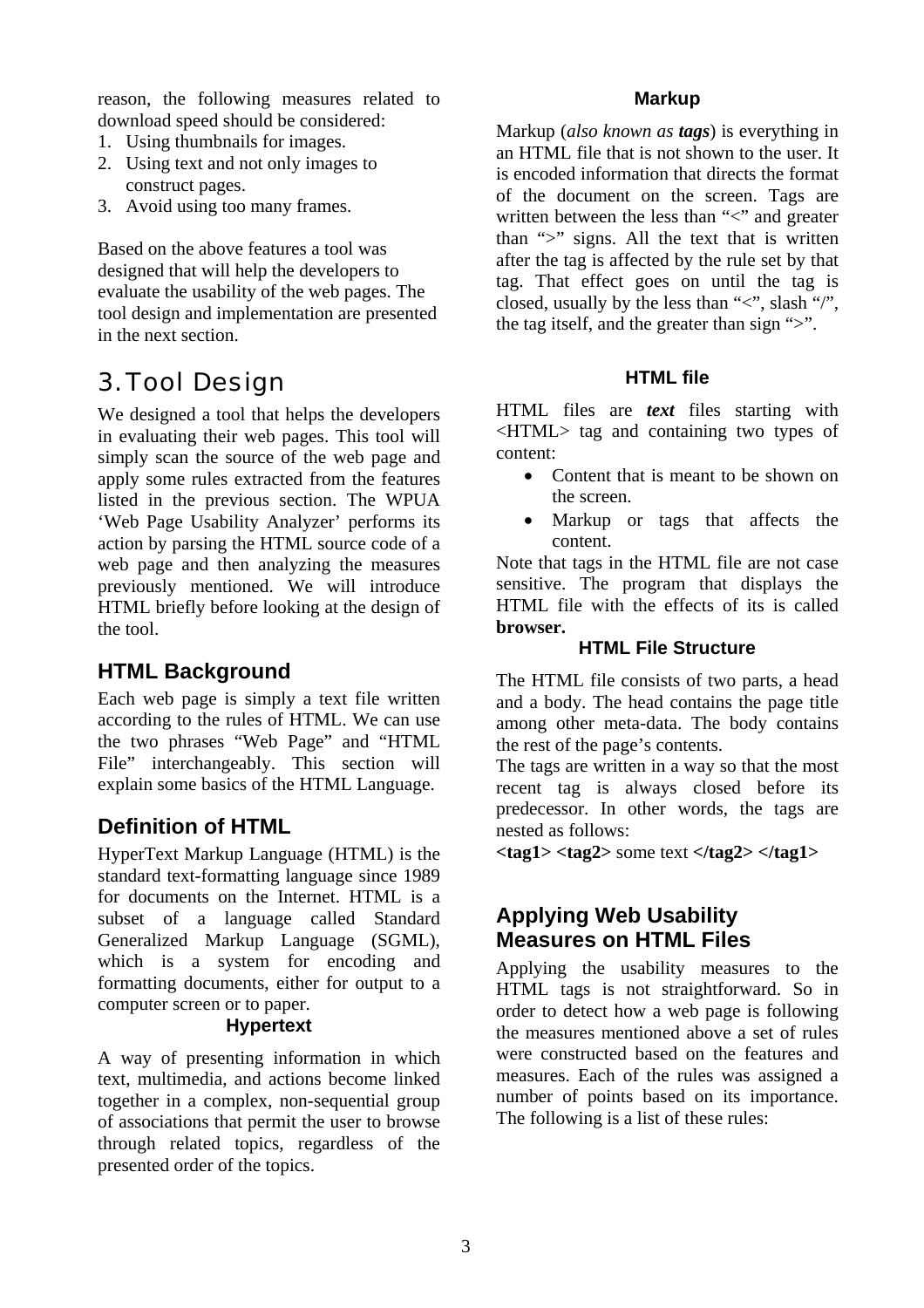## **Applying Scannability Measures**

- 1. Paragraphs should have fewer words: every paragraph between  $\langle p \rangle$  tag and  $\langle \psi \rangle$  in the page is parsed with a counter that saves the number of words in the paragraph. If it exceeds the limit of 20 words then the grade of this rule will not be given. The weight of this rule is 4 points.
- 2. Tables: the program looks for the table tag <table>. If it is found, the page will get the grade of this rule. The weight of this rule is 3 points.
- 3. Lists: the program looks for any of the list tags <OL> objective list or <DL> descriptive list. If any was found, the grade of this rule will be given. The weight of this rule is 2 points.
- 4. Headings: the program looks for the heading tags <H1>, <H2>, <H3>, <H4>, <H5>, <H6> for headings from size 1 to 6 where 6 is the smallest. If any was found then the grade of the rule will be given. The weight of this rule is 2 points.
- 5. Avoid using all capital: the page is parsed to find out the amount of all capital words and non-capital words. If all - not some and not most - words in the page are capital then the grade of this rule will not be given. The weight of this rule is 2 points.
- 6. Avoid using all bold: the page is parsed to find out the amount of all bold words any word between bold tag  **and**  $**4**$ **.** and the amount of non-bold words. If all not some and not most - words in the page are bold then the grade of this rule will not be given. The weight of this rule is 2 points.

## **Applying Design Measures:**

1. White background and black text: the program checks the body tag <Body> to get the background and text color attributes and take its values, if the value of background is white - bgcolor="white" or bgcolor="#ffffff" – and the value of text color is black - text="black" or  $text="#000000"$  – the grade of this rule will be given. The weight of this rule is 2 points.

- 2. Using alternatvie text for images: each image in the page  $\langle \text{img} \rangle$  is tested to see whether or not it has the ALT attribute so the user can see a tag with that text. For example <img src="image1.jpg" alt="My picture">. The program counts how many images have the attribute and how many don't and divides the grade of this rule according to that. The weight of this rule is 6 points.
- 3. Title: the program looks for the title tag <Title>, then search for any text between title tag  $\langle$ title and  $\langle$  /title  $\rangle$ . If there is text any then the grade of this rule will be given. The weight of this rule is 3 points.
- 4. No blinking text shall be used: the program looks for the blinking text tag <Blink>, then search for any text between blink tag  $\langle$ blink  $>$  and  $\langle$ blink  $>$ . If there is then the grade of this rule will not be given. The weight of this rule is 5 points.
- 5. Avoid writing all in underlined: the page is parsed to find out the amount of all underlined words any word between underlined tag  $\langle u \rangle$  and  $\langle u \rangle$ , and the amount of non-underlined words. If all not some and not most - words in the page are underlined then the grade of this rule will not be given. The weight of this rule is 2 points.
- 6. Avoid writing in font sizes that are too small to read: the program looks for the font tag <font> and if it is found then it checks if it has the size attribute <font size  $=$  "3">, and if the size is less than 3 (the default) then the grade will not be given. The weight of this rule is 5 points.
- 7. Avoid applying too many line breaks: the program looks for the break (new line) tag which is  $\langle BR \rangle$  that should not be applied more than 4 consecutive times, and also the paragraph tag  $\langle p \rangle$  if it is applied more than 3 times in the form of  $\langle p \rangle \langle p \rangle$  then the grade will not be given. The weight of this rule is 4 points.
- 8. Avoid changing the default font type: the program looks for the font tag <font> and if it is found then it checks if it has the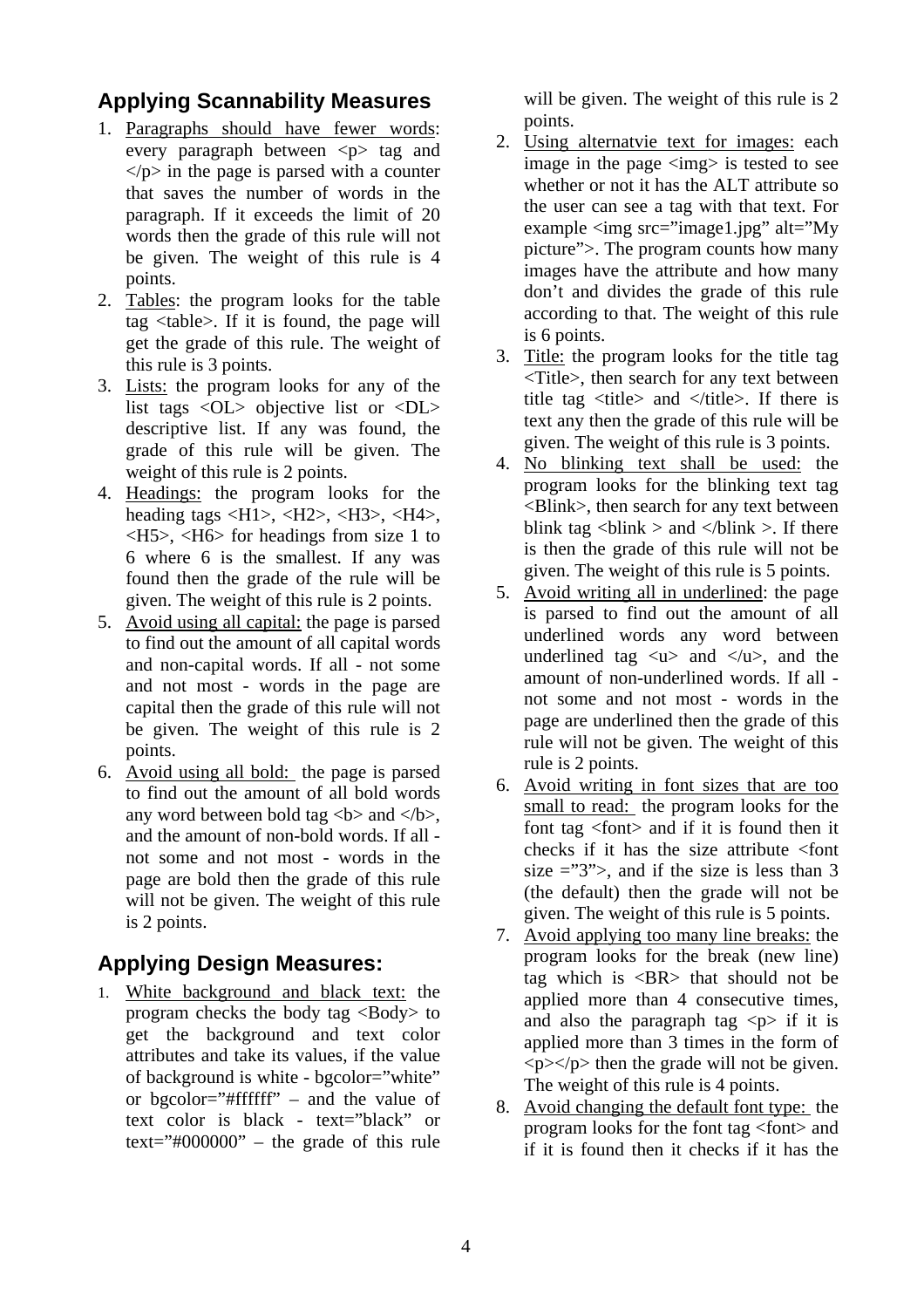type attribute <font face ="Arial"> for example, and if it exists then the grade will not be given. The weight of this rule is 3 points.

- 9. Avoid using too many horizontal lines: the program looks for the horizontal line tag <HR> and if there are more than 3 found the grade will not be given. The weight of this rule is 3 points.
- 10. Not applying too many marquees: the program looks for the marquee tag <marquee> and if more than 1 are found the grade will not be given. The weight of this rule is 5 points.
- 11. Avoid using red as font color: the program includes a color tester that checks this rule and other rules related to color by analyzing the user's input. The weight of this rule is 3 points.
- 12. Avoid using radiant background colors: checked by the color tester. The weight of this rule is 3 points.
- 13. Avoid using similar foreground and background color: checked by color tester. The weight of this rule is 6 points.

## **Applying Navigation Measures**

- 1. Applying text links: the program looks for the link tag  $\langle a \rangle$  href> and if its followed by text between  $\langle a \rangle$  and  $\langle \rangle$  then a grade is given. The weight of this rule is 3 points.
- 2. Avoid making the page orphan: the program scan the page and search about  $\langle a \rangle$  href  $>$  tags, at least one link  $\langle a \rangle$  href should be found for the grade to be given. The weight of this rule is 3 points.
- 3. Avoid opening a new window: a new window is opened by adding the target attribute to the link tag  $\langle a \rangle$ href="www.page.com" target=" blank"> for example and the program searches the target attribute in every link tag  $\langle a \text{ href} \rangle$ , and if it is found the grade will not be given. The weight of this rule is 5 points.
- 4. Avoid making redirection: there is a code for redirecting the page which is  $\leq$  meta http-equiv="refresh"

content="10;url=www.page.com"> for

example. The weight of this rule is 2 points.

- 5. Using standard link colors: the program searches for body tag <br/>body> and gets the link/vlink/alink attributes then checks to see whether their values are different from the default values or not, the default values of the link/vlink/alink attributes is shown in the following tag  $\lt{body}$ link="#008000" vlink="#0000FF" alink="#FFFF00">. Also if the values of the link/vlink/alink attributes are written in text the program will take care of this case. If values have been changed from the default, grade will not be given. If the body tag <br/>body> does not have link/vlink/alink attributes the program will give the grade for this page because the tag use the default link colors. The weight of this rule is 2 points.
- 6. Avoid using image-only links: the program searches for link tags  $\langle a \text{ href} \rangle$ and determine whether it is text link or image link, then counts the text links and images links and save the two counters in record. After it finishes counting the program will not give the grade for this rule if counter of image links more than zero and text links equals to zero. The weight of this rule is 1 point.

### **Applying Performance Measures:**

- 1. Using thumbnails: a page is checked to see if there is an image link  $\left(\langle a\right\rangle$ href> followed by  $\langle$ img>) to an image (which is a file of formats \*.bmp, \*.jpg, \*.gif) and if so the grade will be given. The weight of this rule is 4 points.
- 2. Using text and not only images: the program searches for any text in the page, if one or more words are found (which is not a tag) then the grade will be given. The weight of this rule is 4 points.
- 3. Avoid using too many horizontal frames: The program searches for <frameset rows> tag, and then gets the attribute value – rows -. If the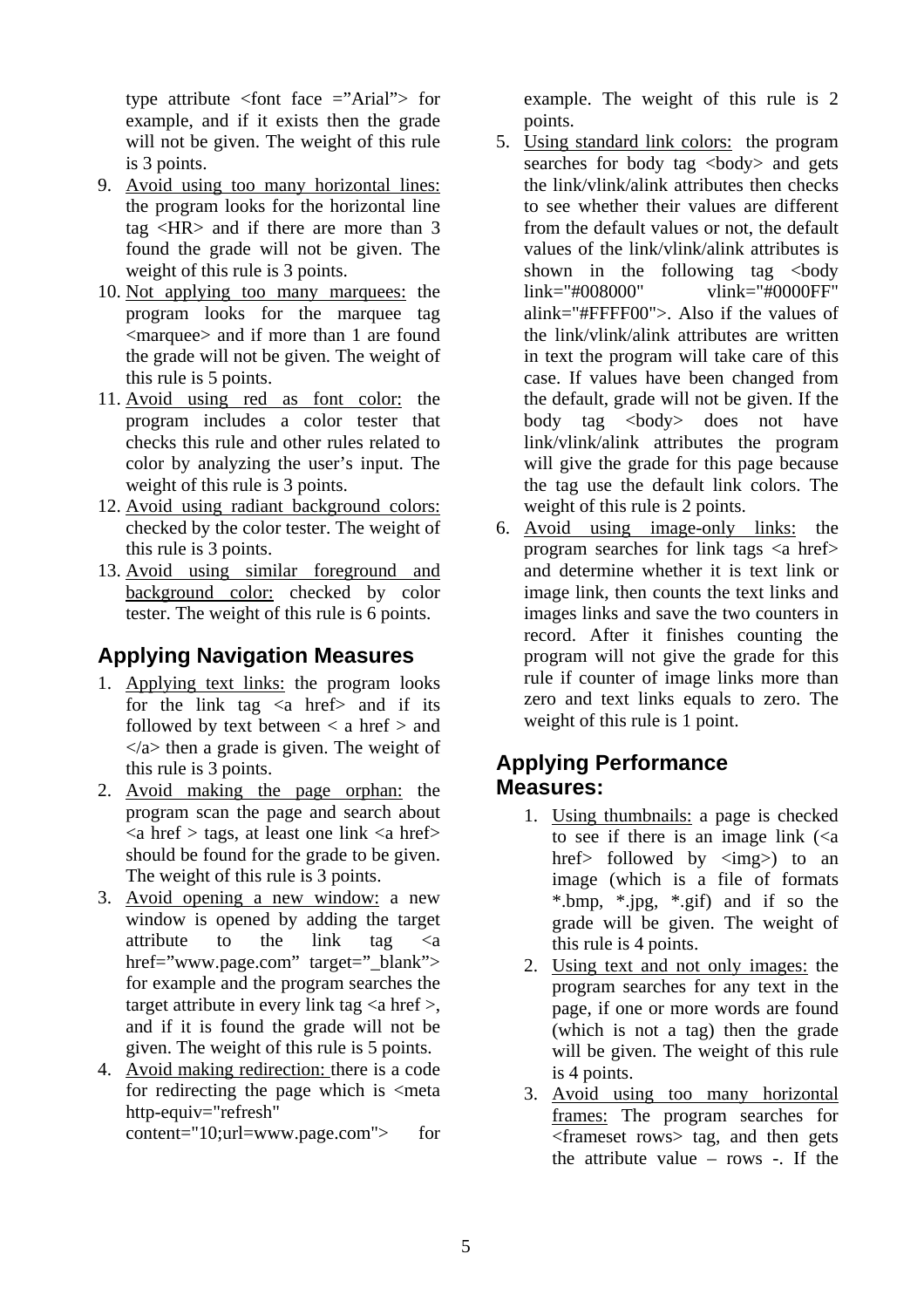

**Figure 1: Scanning.**

| <b>Body</b><br>Font<br><b>HTML</b><br>$\ddotsc$ | <b>Body</b><br>Font<br>$\cdots$                |
|-------------------------------------------------|------------------------------------------------|
| <b>Tokens Array</b>                             | <b>Selected Tags Table</b>                     |
|                                                 | Paragraph Record<br>Font<br>Record             |
|                                                 | <b>Links Record</b><br><b>Images</b><br>Record |

**Figure 2:** Parsing.

attribute value gives more than 2 horizontal frames the grade will not be given. The weight of this rule is 4 points.

4. Avoid using too many vertical frames: The program is searches for <frameset cols> tag, and then gets the attribute value  $-\cosh$  -. If the attribute value gives more than 2 vertical frames the grade will not be given. The weight of this rule is 4 points.

## 4. Tool Implementation

In this section the implementation of the WPUA tool is discussed. Three main parts of this tool follows:

#### **Scanner**

The Scanner reads the text source code of an HTML file to extract some tokens from it. A token starts with the less than symbol "<" and ends with the larger than symbol ">". As in Figure 1, the scanner stores the tokens in a token table to be analyzed later.

### **Parser**

In the second phase, the parser reads the tokens from the token table as an input and selects the tags that are related to the web usability measures as mentioned in the earlier sections. The selected tokens are then copied to Selected Tags Table (STT). Then from the attributes of those tags extra information are extracted. For example, from the font tag, the size and type of font information are extracted. Then, those attributes are stored in one of the four types of records:

Paragraph Record: for information regarding capital, bold and underlined text.

Font Record: for information regarding font type and size

Links Record: for information regarding text and image links and the target attribute.

Images Record: for information regarding the ALT attribute.

## **Analyzer**

The analyzer, as in Figure 3, checks whether the page follows the web usability measures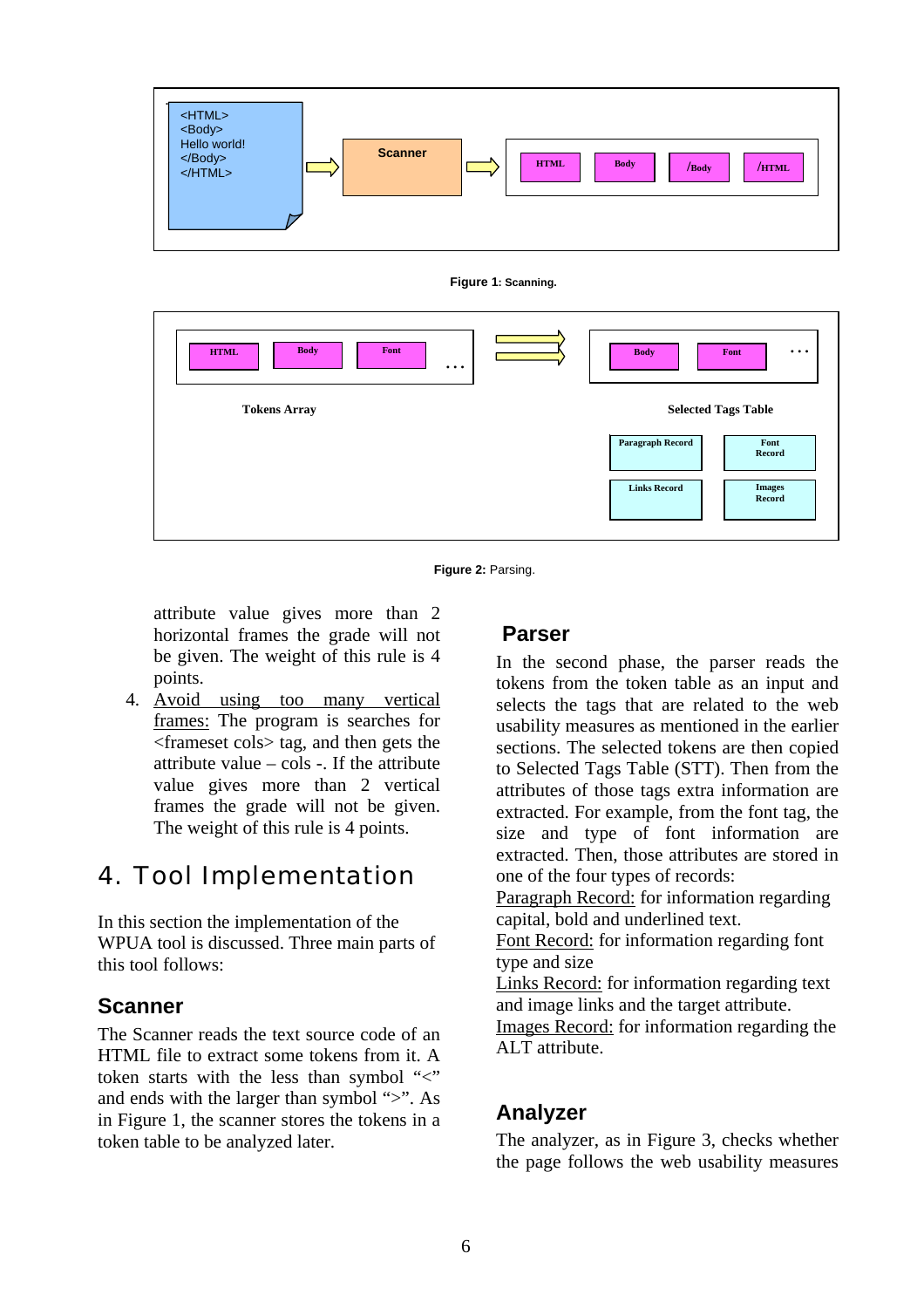

**Figure 3:** Analyzer & Report Generator.

or not. For each rule the STT is examined, and if the page follows the rule then the points assigned to this rule will be added to total score of the page. After examining all the rules a report is generated containing total score of the page and a list of the rules that the page did not follow.

# 5. Conclusion & Future Work

In this paper we presented a tool to analyze the usability of web pages. The work was based on features that can be extracted from the HTML files. The Related tags were extracted with necessary information. The final result is a report with a total score of the usability of the web page and a report pointing the usability weaknesses of the web page.

We have tested the main page of some famous websites using the WPUA tool. Yahoo! scored 76, Amazon was able to score 79 while Google's score was 85.

The work was limited to web pages only; future work will target a more complicated structure that is web site. To analyze the usability of web site more complex rules need to be setup to capture the structure of the web site and the links between pages. One of the big issues is how to decide the

limits of the web site since many web pages has links to other external web sites.

## References

- 1. Burns, Joe [2001] "Web Site Design Goodies", Que.
- 2. Nielsen, Jakob [1999] "Designing Web Usability", New Riders.
- 3. Pearrow, Mark [2000] "Web Site Usability Hand Book", Jennifer Niles.
- 4. Petroustsos, Evangelos [1998] "Mastering Visual Basic 6", Sybex.
- 5. Stauffer, Ted [1997] "HTML Web Publishing", Que.
- 6. Mayhew, Deborah J. [1992] "Principles and Guidelines in Software User Interface Design", Prentice Hall.
- 7. John, Bonnie and Marks, Steven "Tracking the effectiveness of usability evaluation methods", Behavvior & Information Technology, 1997,vol. 16, No. 4/5, 188-202.
- 8. Khalifa, Mohamed, "Computer Assisted Evaluation of Interface Design", The DATABASE for advances in information system, Winter 1998, Vol. 29, No. 1, 66- 81.